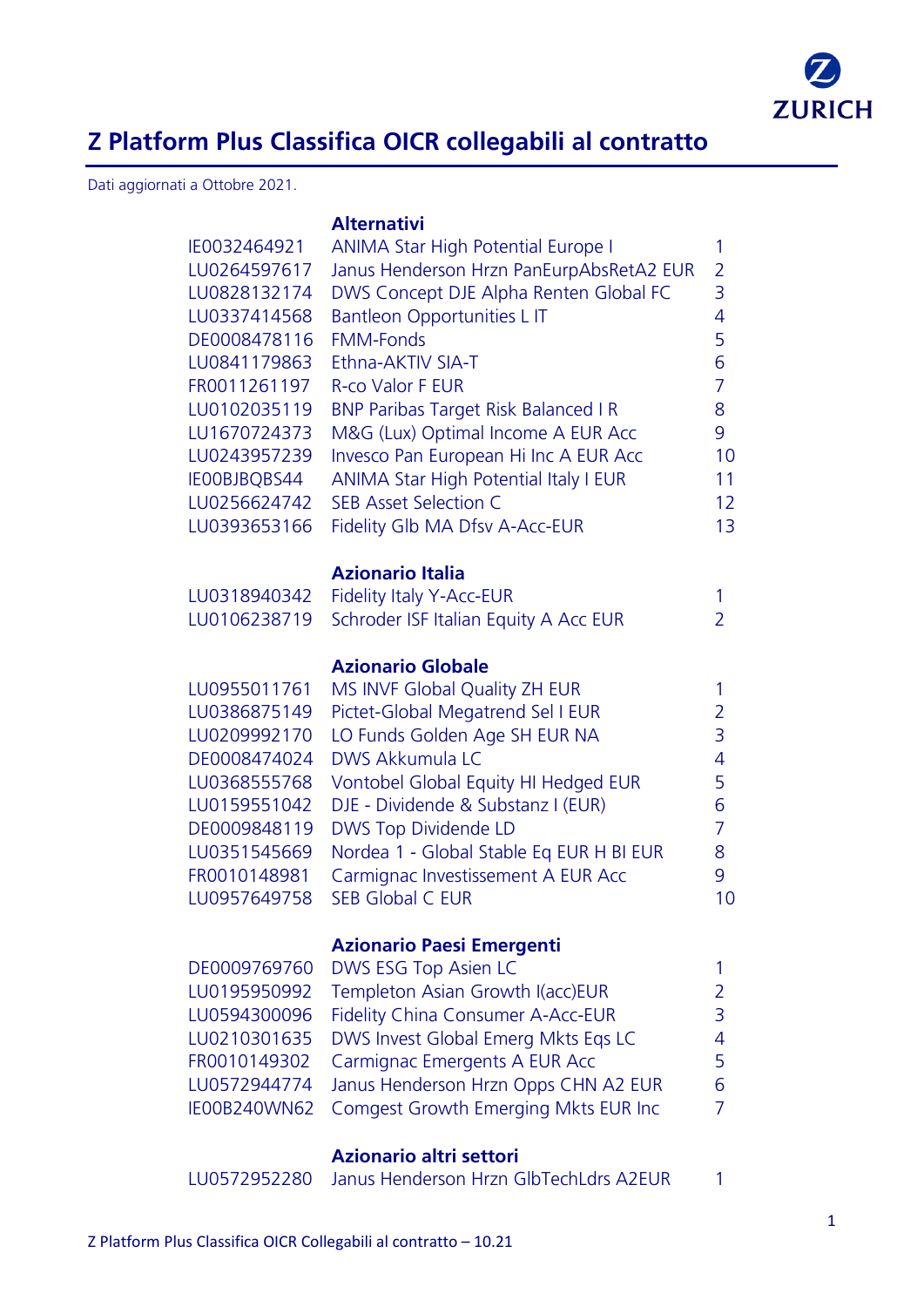

| LU0264738294                                                                                                 | Janus Henderson Hrzn GlblPtyEqsA2EUR                                                                                                                                                                                                                                                                                   | $\overline{2}$                                               |
|--------------------------------------------------------------------------------------------------------------|------------------------------------------------------------------------------------------------------------------------------------------------------------------------------------------------------------------------------------------------------------------------------------------------------------------------|--------------------------------------------------------------|
| IE0004766675<br>LU0030165871<br>LU0090830901<br>LU0119750205                                                 | <b>Azionario Europa</b><br>Comgest Growth Europe EUR Acc<br>SEB Nordic Equity Fund C EUR<br><b>BGF European E2 EUR</b><br>Invesco Sus Pan Eurp Stu Eq A € Acc                                                                                                                                                          | 1<br>$\overline{2}$<br>$\overline{3}$<br>$\overline{4}$      |
| LU0508198768<br>DE0009750075<br>IE00B241FD07<br>LU1868841245<br>IE00B1W3Y236                                 | <b>Azionario USA</b><br>UBS (Lux) ES USA Growth \$ EUR H Q-acc<br>UniNordamerika<br>Legg Mason CB US Agrsv Gr PR EUR Acc<br>Threadneedle (Lux) American Select 1E<br><b>GAM Star US All Cap Equity EUR Acc</b>                                                                                                         | 1<br>$\overline{2}$<br>$\overline{3}$<br>$\overline{4}$<br>5 |
| LU0236737465                                                                                                 | <b>Azionario Giappone</b><br>Schroder ISF Japanese Eq A Acc EUR Hdg                                                                                                                                                                                                                                                    | 1                                                            |
| LU0164455502                                                                                                 | Azionario energia e materie prime<br>Carmignac Pf Green Gold A EUR Acc                                                                                                                                                                                                                                                 | 1                                                            |
| LU0261946445                                                                                                 | <b>Azionario Asia-Pacifico (escluso</b><br>Giappone)<br>Fidelity Sustainable Asia Eq A-Acc-EUR                                                                                                                                                                                                                         | 1                                                            |
| IE00B639QZ24<br>LU0329591480<br>LU0284394151<br>FR0010135103<br>LU0432616901<br>FR0011039304<br>FR0010541557 | <b>Bilanciato</b><br>PIMCO GIS GIb Cr Ast Allc Instl EURH Acc<br><b>BGF Global Allocation D2 EUR Hedged</b><br><b>DNCA Invest Eurose I EUR</b><br>Carmignac Patrimoine A EUR Acc<br><b>Invesco Balanced-Risk Allc E EUR Acc</b><br><b>Echiquier Arty SRI R</b><br><b>R-co Conviction Club C EUR</b>                    | 1<br>$\overline{2}$<br>3<br>$\overline{4}$<br>5<br>6<br>7    |
| LU0289470113<br>LU0294221097                                                                                 | Obbligazionario a rendimento assoluto<br>JPM Income Opp A perf (acc) EURH<br>Templeton Global Ttl Ret A(acc)EUR-H1                                                                                                                                                                                                     | 1<br>$\overline{2}$                                          |
| IE00B1JC0H05<br>LU0353649279<br>LU0389812859<br>LU0408876448<br>LU0451950587<br>LU1116432458<br>LU0179219752 | <b>Obbligazionario</b><br>PIMCO GIS Divers Inc Instl EURH Acc<br>Fidelity Global Infl-Link Bd A-Acc-EUR H<br>Amundi IS JP Morgan GBI GIbI Gvs MHE-C<br>JPM Global Govt Shrt Dur Bd A (acc) EUR<br>Janus Henderson Hrzn Euro Corp Bd I2 EUR<br>Fidelity Emerging Mkt Dbt Y-Acc-EUR<br><b>DWS Invest Convertibles LC</b> | 1<br>$\overline{2}$<br>3<br>$\overline{4}$<br>5<br>6<br>7    |